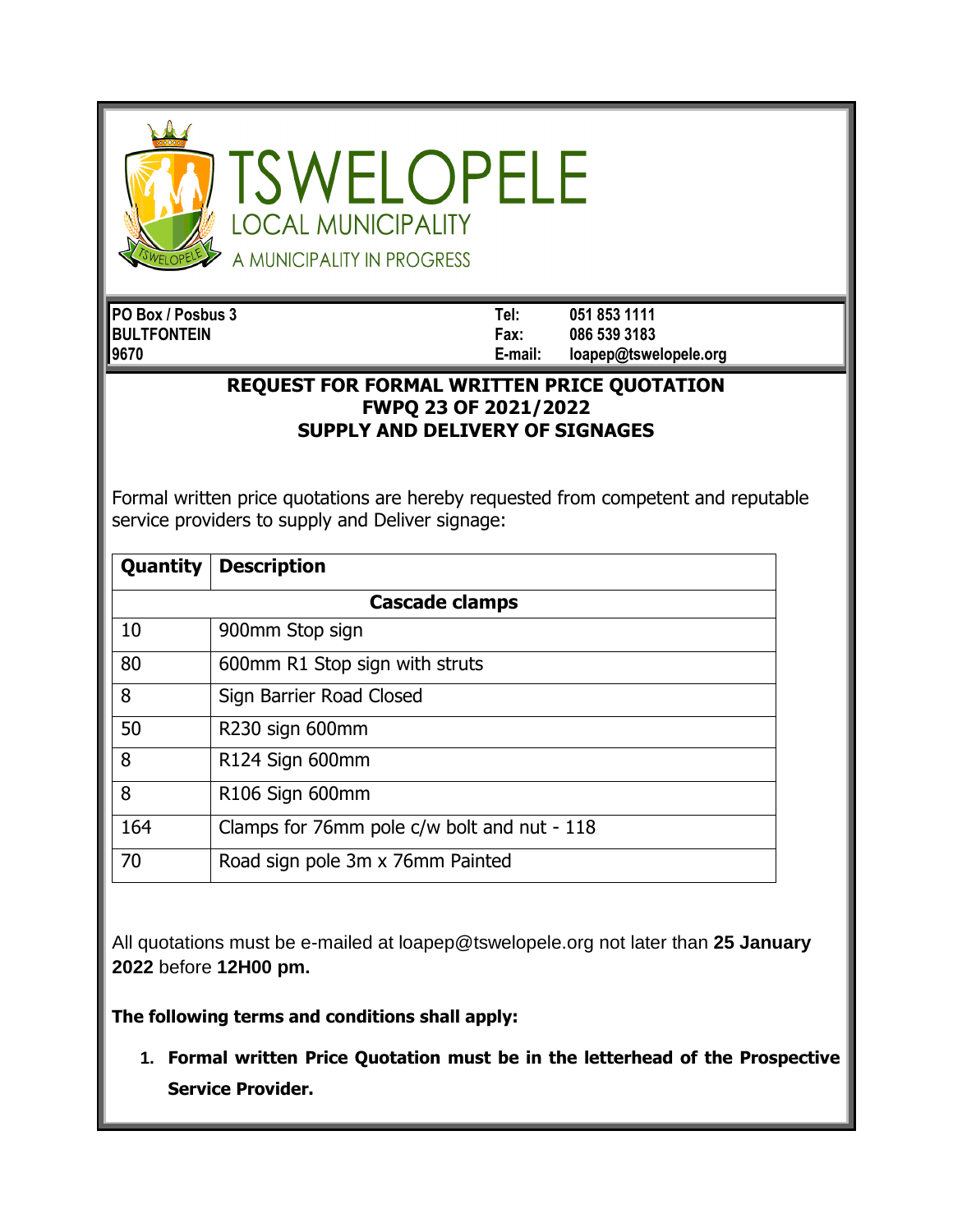- 2. Delivery of the Goods must be made in Bultfontein Head Office.
- 3. Formal written price quotations will be evaluated in terms of the preferential Procurement Policy Framework Act using (80/20). Allocation will be 80 preference points for price and 20 preference Points for B-BBEE.
- 4. The Relevant MBD 4 forms **must** be completed and submitted with the quotation which can be downloaded from the municipality's website www. Tswelopele.gov.za and it is compulsory.
- 5. Bidders **must** submit a Valid Tax Clearance Certificate or SARS Pin, no Quotation may be awarded to any tenderer/bidder whose tax matters have not been declared by SARS to be in order.
- 6. Bidders are required to, together with their quotations submit a copy of a valid **B-BBEE certificate** to substantiate their B-BBEE rating claims. Exempted Micro Enterprise must submit a certificate issued by registered auditors or accounting officers with a practice number.
- 7. Suppliers should be registered with Centralised Suppliers Database with National treasury, please provide the MAAA Number and only suppliers who did register the relevant commodity or industry on CSD will be considered or advanced to the next stage of evaluation
- 8. Prospective suppliers should also note that verification with SARS for tax status, CIPRO for registration of the business and DTI for verification of the Chartered accountant/auditor for BBBEE will be done with each and every quotation requested/received.
- 9. Prices on quotations must be valid for 30 (thirty) days from the closing date.
- 10. No Payment will be made (in Full of Partially) prior to Delivery of such Goods and the municipality has up to 30 days to settle the account after receiving the relevant invoice / statement from the Service Provider / Suppliers.
- 11. Bidders who did not quote on all items that are requested expose their quotation to rejection as it affects the comparison of prices thereon.
- 12. Non-adherence to any of the conditions may lead to your quotation not to be considered.
- 13. Council reserves the right to not make an appointment on an advertised request for quotation.